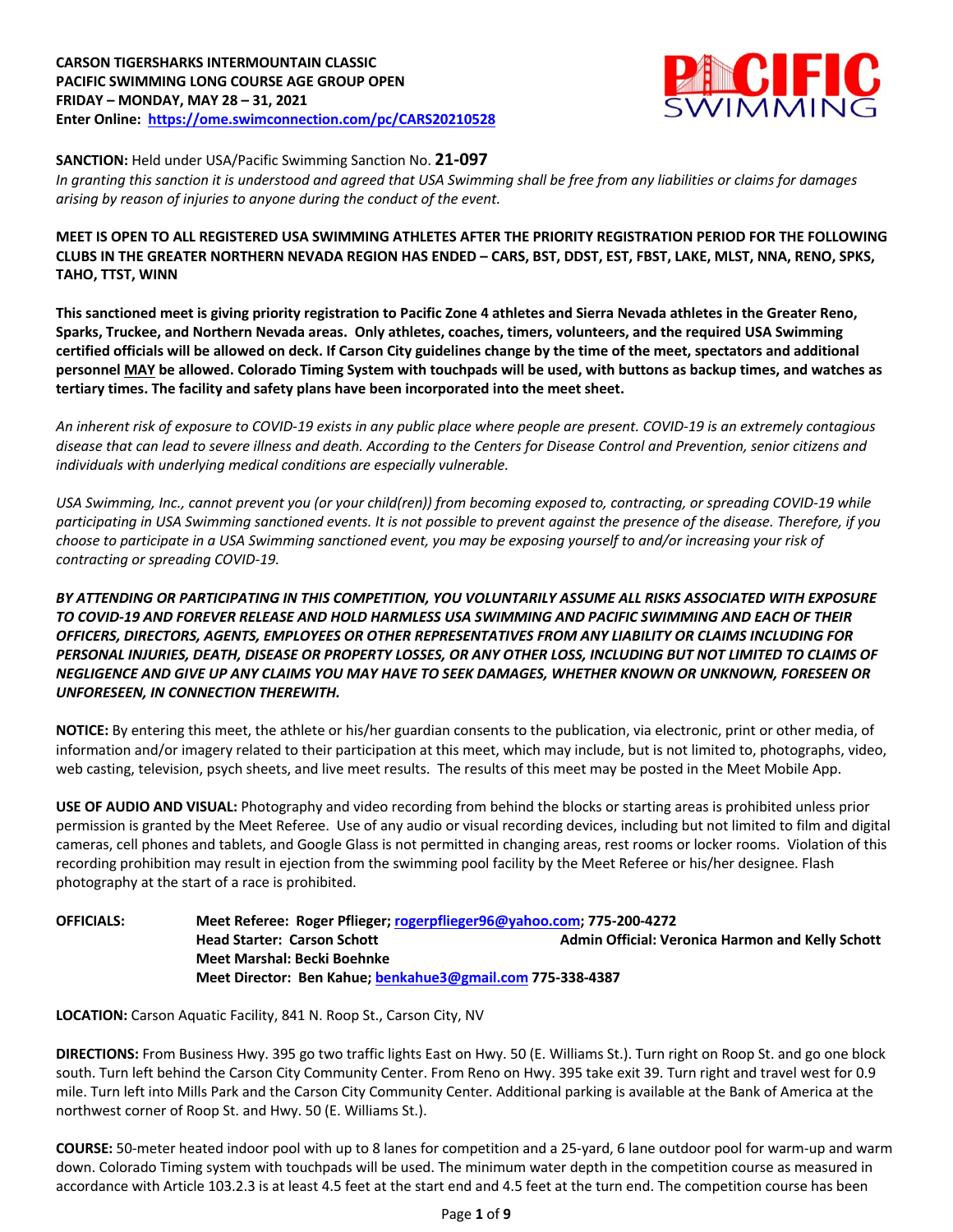certified in accordance with 104.2.2C(4). The copy of such certification is on file with USA Swimming. All events will start at the South end of the pool.

# **TIME:**

- **FRIDAY SESSION – Distance – 11 Years and Over:** Meet begins at 5:00 pm with warm-ups\*\* from 3:30 4:45 pm.
- **14 Years & Over:**
	- o **SATURDAY, SUNDAY, MONDAY:** Meet begins at 8:30 am with warm-ups\*\* from 7:00am-8.15am
- **11-13 Years:**
	- o **SATURDAY, SUNDAY, MONDAY:** WARM-UP\*\* at the conclusion of the 14 & Over session, but not before 11:00am.
- **10 Years & Under:**
	- o **SATURDAY and SUNDAY:** WARM-UP\*\* at the conclusion of the 11-13 session, but not before 3:00 pm.

## **\*\*WARM-UP periods may be split into sessions in order to meet building capacity for the event.**

## **RULES:**

- All applicable adults participating in or associated with this meet, acknowledge that they are subject to the provisions of the USA Swimming Minor Athlete Abuse Prevention Policy ("MAAPP"), and that they understand that compliance with the MAAPP policy is a condition of participation in the conduct of this competition.
- Current USA and Pacific Swimming rules and warm-up procedures will govern the meet. A copy of these procedures will be posted at the Clerk-of-Course.
- All events are timed finals and will be seeded fast to slow.
- **Athletes aged 11 & over may enter up to three (3) events per day, and up to 10 events total. Athletes aged 10 & under may enter up to four (4) events per day, and up to 8 events total.**
- **Entries for a session will close before the entry deadline** if and when the estimated session timeline for 12-under athletes reaches 4 hours or if the session capacity is reached.
- **Sessions are limited to approximately 150 athletes or until timelines are full, whichever comes first.**
- If local conditions warrant it the Meet Referee, with the concurrence of the Meet Director, may require a mandatory scratch down. Immediate cash refunds will be made for any mandatory scratches.
- **All coaches and deck officials must wear their valid USA Swimming membership information in a visible manner at all times while on deck.** All coaches are required to sign in at the meet before the start of warm-ups and present their valid registration information. Except for coaches accompanying athletes participating under the provisions of 202.8 or USA Swimming's "open border" policy, all persons acting in any coaching capacity must show proof of current USA Swimming coach membership.
- **Adult coaches, officials, volunteers and timers on deck are required to have a negative COVID test** (or vaccination if permitted in lieu of negative COVID test)**,** as required by the Governor of Nevada Directive and Guidance for the Return to Adult and Youth Sports issued on February 17, 2021, as amended from time to time. The Governor's Directive does not currently permit vaccination in lieu of a negative COVID test, however this is subject to change.
- **The Governor's COVID Directive and Guidance in effect on the first day of the meet will control and may change from the date of sanction.** The Meet Director in consultation with the Meet Referee and facility management will determine compliance with the Governor's Directive and Guidance.

## **DISTANCE:**

- **Per Zone-4 policy, to be eligible to enter the 1500 freestyle, an Athlete must have previously established an official time in an event of 400Y/400M or longer.**
- The 400m IM and 1500m freestyle will be run with a **positive check-in**. On Friday, all athletes entered in the 400m IM must be checked in by 4:30pm and all athletes entered in the 1500m freestyle must be checked in by 5:00pm, otherwise they will be considered scratched from the event.
- The 400m and 1500m freestyle events will be swum alternating women's and men's heats, fastest to slowest.
- The 400m IM will run fastest to slowest, all women's heats first, then men's heats.
- All athletes in the 1500m freestyle must provide their own timers and lap counters.

**UNACCOMPANIED ATHLETES:** Any USA Swimming athlete-member competing at the meet must be accompanied by a USA Swimming member-coach for the purposes of athlete supervision during warm-up, competition and warm-down. If a coach-member of the athlete's USA Swimming Club does not attend the meet to serve in said supervisory capacity, it is the responsibility of the athlete or the athlete's legal guardian to arrange for supervision by a USA Swimming member-coach. The Meet Director or Meet Referee may assist the athlete in making arrangements for such supervision; however, it is recommended that such arrangements be made in advance of the meet by the athlete's USA Swimming Club Member-Coach.

**RACING STARTS:** Athletes must be certified by a USA Swimming member-coach as being proficient in performing a racing start, or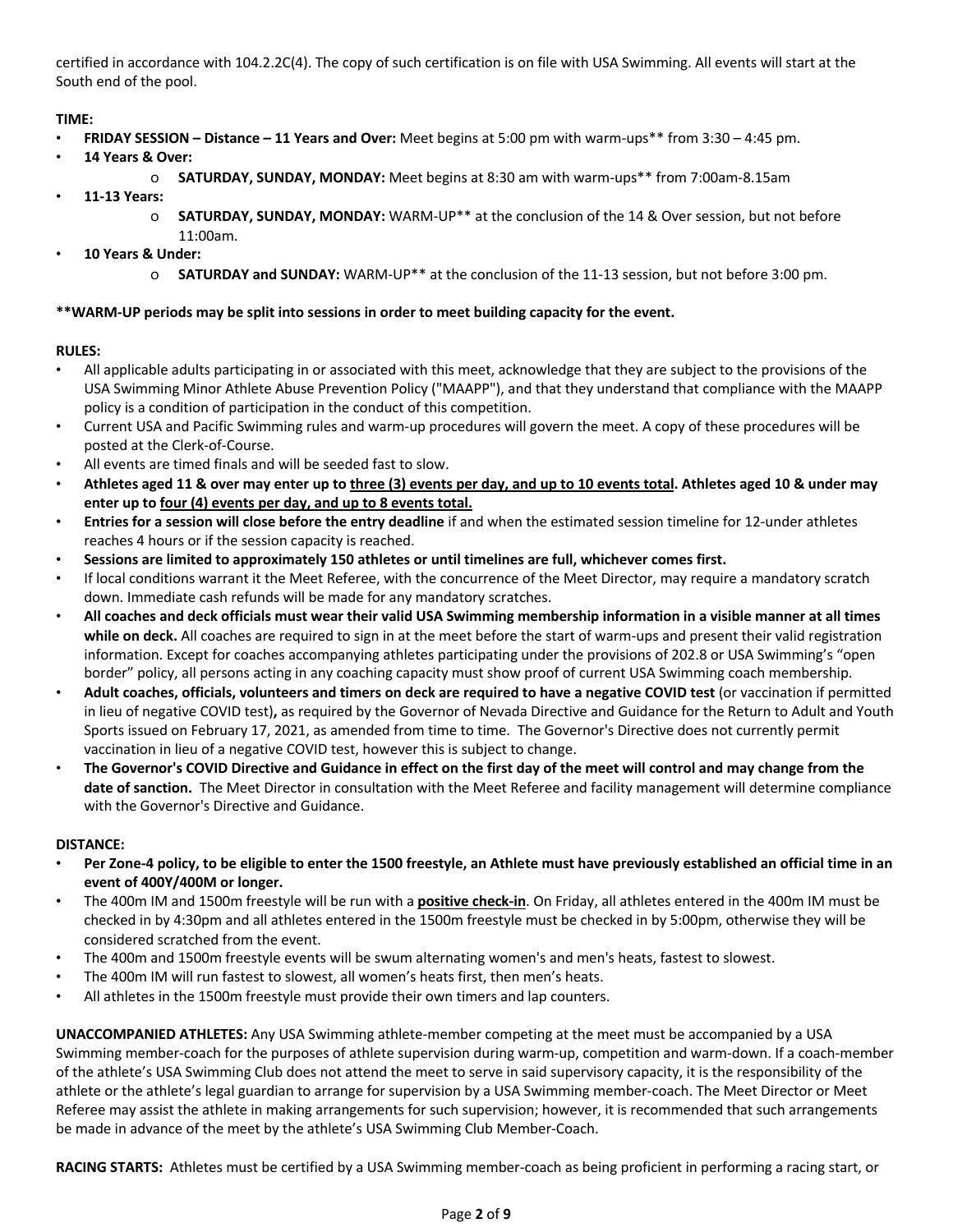must start the race in the water without the use of the backstroke ledge. It is the responsibility of the athlete or the athlete's legal guardian to ensure compliance with this requirement.

## **RESTRICTIONS:**

- Smoking and the use of other tobacco products is prohibited on the pool deck, in the locker rooms, in spectator seating, on standing areas and in all areas used by athletes, during the meet and during warm-up periods.
- Sale and use of alcoholic beverages or the recognition of alcohol sponsors is prohibited in all areas of the meet venue.
- No glass containers are allowed in the meet venue.
- No propane heater is permitted except for snack bar/meet operations.
- No animals except for physician certified "service assistance" animals. Please show certification when asked by meet officials or marshals.
- All shelters must be properly secured.
- Deck Changes are prohibited.
- IMPORTANT: All floor and wall vents must be kept clear at all times to ensure proper air circulation in the facility.
- Destructive devices, to include but not limited to, explosive devices and equipment, firearms (open or concealed), blades, knives, mace, stun guns and blunt objects are strictly prohibited in the swimming facility and its surrounding areas. If observed, the Meet Referee or his/her designee may ask that these devices be stored safely away from the public or removed from the facility. Noncompliance may result in the reporting to law enforcement authorities and ejection from the facility. Law enforcement officers (LEO) are exempt per applicable laws.
- Operation of a drone, or any other flying apparatus, is prohibited over the venue (pools, athlete/coach areas, spectator areas and open ceiling locker rooms) any time athletes, coaches, officials and/or spectators are present.

#### **ELIGIBILITY:**

- Athletes must be current athlete members of USA Swimming and enter their name and registration number exactly as they are shown in their USA Swimming registration. If this is not done, it may be difficult to match the athlete with the registration and times database. The meet host will check all athlete registrations against the SWIMS database and if not found to be registered, the Meet Director shall accept the registration at the meet (a \$10 surcharge will be added to the regular registration fee). Duplicate registrations will be refunded by mail.
- Entries with **"NO TIME" will be ACCEPTED (Exception: see distance rules).**
- Disabled athletes are welcome to attend this meet and should contact the Meet Director or Meet Referee regarding any special accommodations on entry times and seeding per Pacific Swimming policy.
- Athletes 19 years of age and over may compete in the meet for time only, no awards.
- The athlete's age will be the age of the athlete on the first day of the meet.

**CHECK-IN**: The meet will be pre-seeded for all events, except for the 400m IM and 1500m freestyle on Friday afternoon. The 400m IM and 1500m free will have a positive check-in. See Distance Rules.

**SCRATCHES & NO SHOWS:** Any athlete not reporting for or competing in an individual event shall not be penalized.

**ENTRY TIMES:** Entries must be submitted using the athlete's best long course meters time for each event. All entry times must be submitted in long course meters.

**DECK ENTRIES:** Deck entries will **NOT** be accepted for this meet.

**ENTRY FEES**: \$**4.00** per individual event, **\$14.00** participation fee per athlete. All entry fees MUST be included with entry. No refunds will be made, except mandatory scratch downs.

**ONLINE ENTRIES:** To enter online go to **https://ome.swimconnection.com/pc/CARS20210528** to receive an immediate entry confirmation. This method requires payment by credit card. Swim Connection, LLC charges a processing fee for this service, equal to \$1 per athlete plus 5% of the total Entry Fees. Please note that the processing fee is a separate fee from the Entry Fees. If you do not wish to pay the processing fee, enter the meet using a mail entry. **Entering online is a convenience, is completely voluntary, and is in no way required or expected of an athlete by Pacific Swimming.** 

**ONLINE ENTRY PERIOD:** Priority entry for the teams detailed at the top of this meet sheet ends on **Monday, May 10, 2021 at 11:59 pm**. Online entries will not be accepted after **11:59 pm Wednesday, May 19, 2021** or after a session is full.

**MAILED OR HAND DELIVERED ENTRIES**: Entries must be on the attached consolidated entry form. Forms must be filled out completely and printed clearly with athlete's best meters time. Entries must be postmarked by midnight, **Monday, May 17, 2021** or hand delivered by 6:30 p.m. **Wednesday, May 19, 2021, and may be rejected if a session is already full.** Requests for confirmation of receipt of entries should include a self-addressed envelope.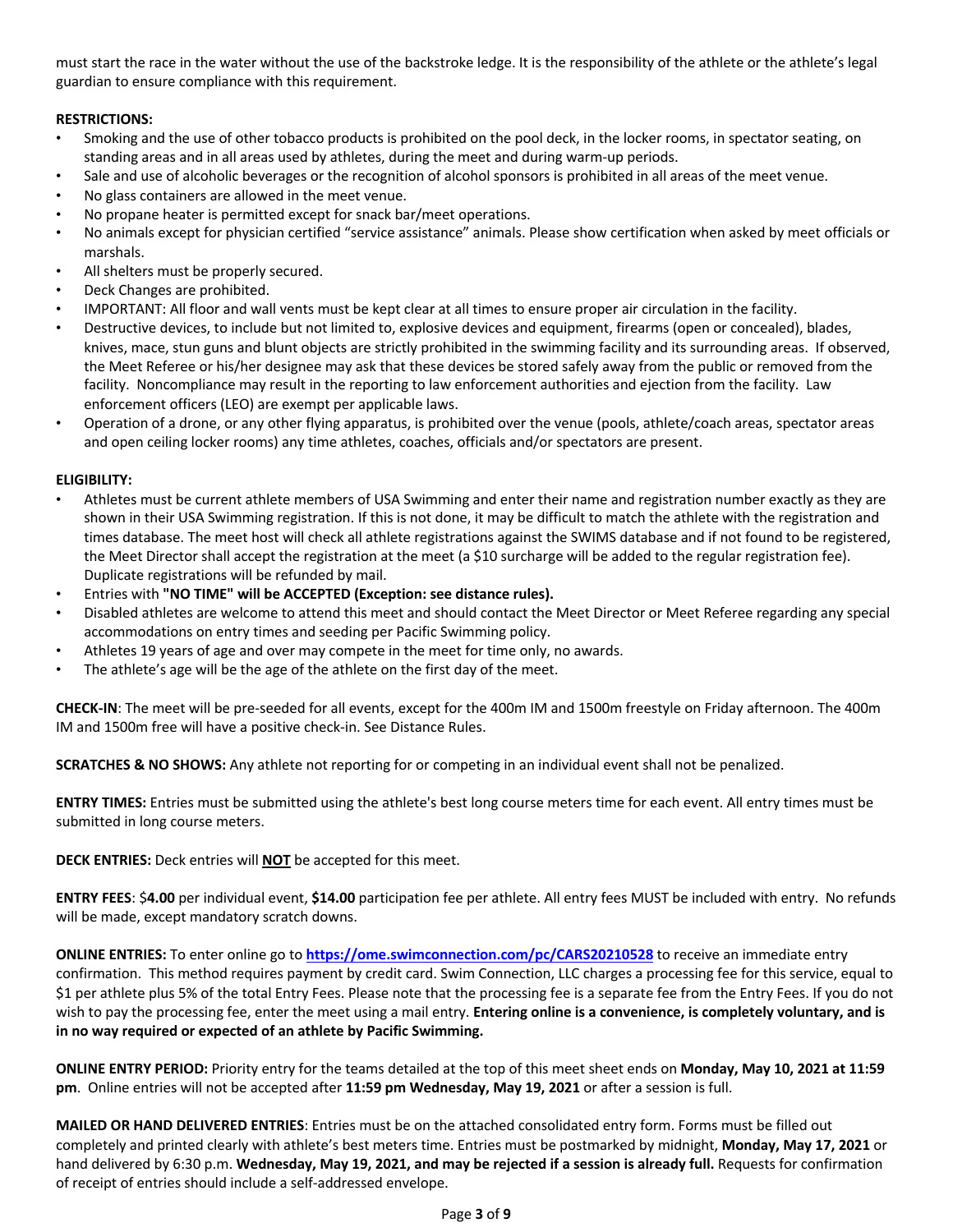#### **Make check payable to**: **Carson Tigersharks**

**Mail entries to**: **Becki Boehnke Hand deliver entries to: Becki Boehnke P.O. Box 1876 841 N. Roop Street Carson City, NV 89702 Carson City, NV 89701**

#### **AWARDS:**

- **Individual Events:** Heat placement ribbons will be awarded for the 10 & Under age group. Ribbons  $1^{st} 8^{th}$  place will be awarded for the 11-13 age group.
- Athletes 14 and older will not receive individual ribbons.
- All awards will be given to coaches after each session is complete. There will be NO on-site award pickups and no awards will be mailed.

#### **ADMISSION:**

- Camping is not allowed inside the pool facility; ample space is available in Mills Park. Spectators are not allowed in the facility based on current guidelines but may change based on Carson City rules in effect at the time of the meet.
- In the February 17, 2021, Directive 038, the Governor of Nevada increased the venue restriction to 250 persons or 50% of the venue capacity. Carson City has further restricted capacity, and at this time, limited spectators **MAY** be allowed inside of the meet facility, if numbers do not overfill the allowed capacity.
- Should Carson City increase the allowed capacity by the date of the swim meet to the extent that additional persons may be allowed in the pool facility, a limited number of spectators (following COVID guidelines) may be allowed temporarily into the indoor portion of the facility, 1 heat prior to and during the event at the shallow, turn end of the competition pool. All spectators must exit prior to the first heat after the event they were spectating. Any parent who has volunteered to be a timer and has met the required testing or vaccination provisions of the Governor's Directive and Guidance will not be counted towards any spectator limit.
- **SNACK BAR:** Limited snack sales located in the park or patio area **may** be available during the meet.
- **HOSPITALITY:** Lunch and limited hospitality will be available to all working officials and coaches, to be consumed outside the facility. No food will be available within the venue. Coaches, Officials and Timers will be provided with water during the meet session. Snacks will be provided for them outside the facility.

**MINIMUM OFFICIALS:** Depending on COVID related restrictions in place at the time of the meet, all available USA Swimming member certified officials are welcomed and encouraged to work at this meet. Please contact the **Meet Referee, Roger Pflieger** at rogerpflieger96@yahoo.com or 775-200-4272 to sign up for officiating.

**TIMERS:** Clubs will be assigned lanes based on the number of Athletes from each club (host club will not be expected to time as their parents will be filling other meet volunteer positions). The individual Clubs will be responsible for scheduling their own timers for their assigned lanes for each session. **Adult timers on deck are required to have a negative COVID test (vaccination is not currently permitted in lieu of negative COVID test),** as required by the Governor of Nevada Directive and Guidance for the Return to Adult and Youth Sports issued on February 17, 2021, as amended from time to time. **The Governor's Directive and Guidance in effect on the first day of the meet will control and may change from the date of sanction.** The Meet Director in consultation with the Meet Referee and facility management will determine compliance with the Governor's Directive and Guidance. Do not submit proof of testing to meet personnel, but please keep on your person during the meet to verify to the Meet Director or Meet Referee.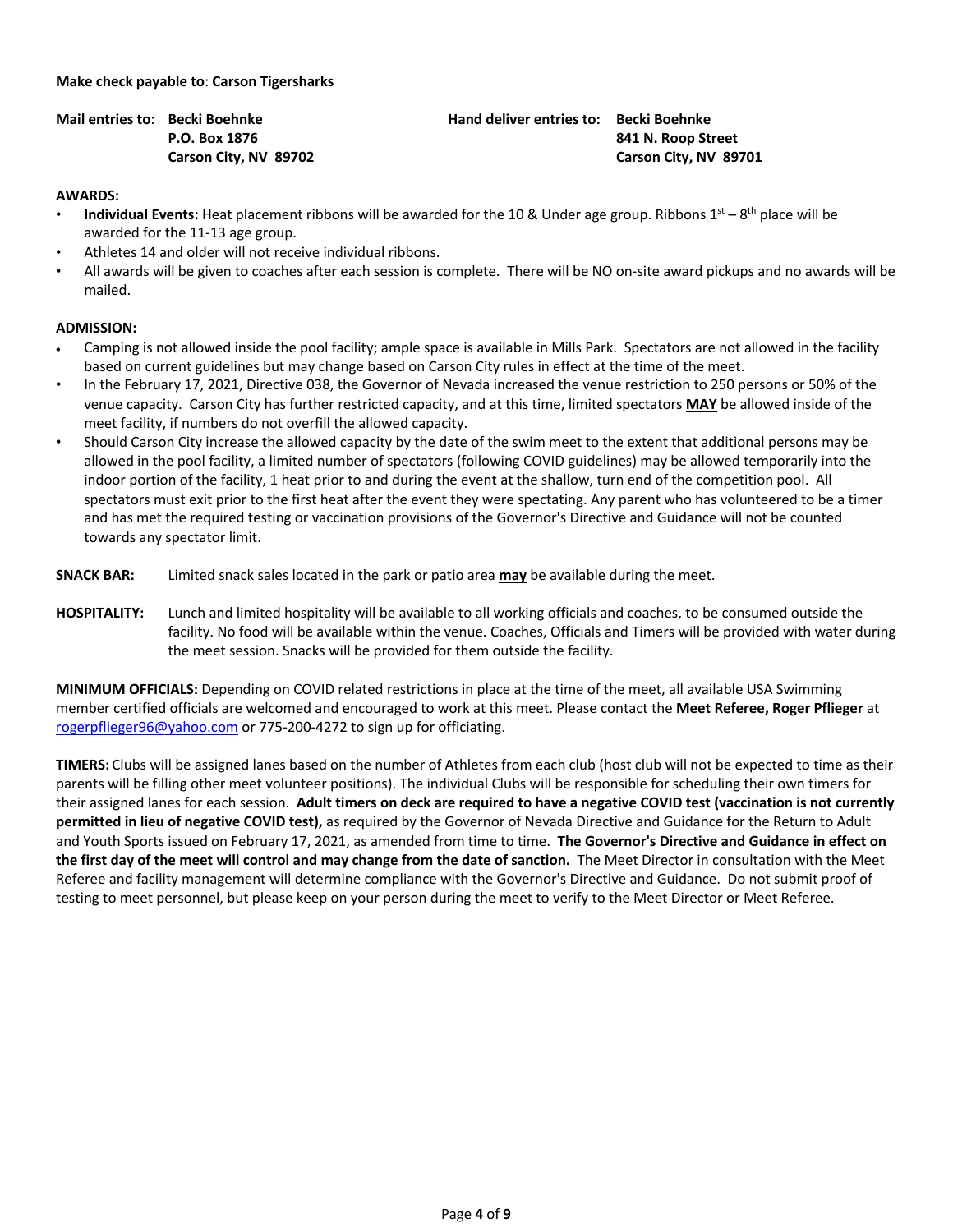#### **EVENT SUMMARY:**

|          | 10 & Under                                                                   | $11 - 13$                                                                   | <b>14 &amp; Over</b>                                               |
|----------|------------------------------------------------------------------------------|-----------------------------------------------------------------------------|--------------------------------------------------------------------|
| Friday   | ---                                                                          | 400 IM<br><b>1500 Free</b>                                                  | 400 IM<br><b>1500 Free</b>                                         |
| Saturday | <b>100 Fly</b><br>50 Breast<br><b>200 Free</b><br>50 Free<br><b>100 Back</b> | 100 Back<br>200 Breast<br>50 Free<br><b>100 Fly</b><br><b>200 Free</b>      | <b>100 Fly</b><br>200 Breast<br><b>100 Back</b><br><b>200 Free</b> |
| Sunday   | 100 Breast<br><b>50 Fly</b><br>200 IM<br>50 Back<br><b>100 Free</b>          | <b>200 Fly</b><br>50 Back<br>100 Breast<br><b>50 Fly</b><br><b>400 Free</b> | <b>200 Fly</b><br>50 Free<br>100 Breast<br><b>400 Free</b>         |
| Monday   | ---                                                                          | 200 IM<br>50 Breast<br><b>200 Back</b><br><b>100 Free</b>                   | 200 IM<br>200 Back<br><b>100 Free</b>                              |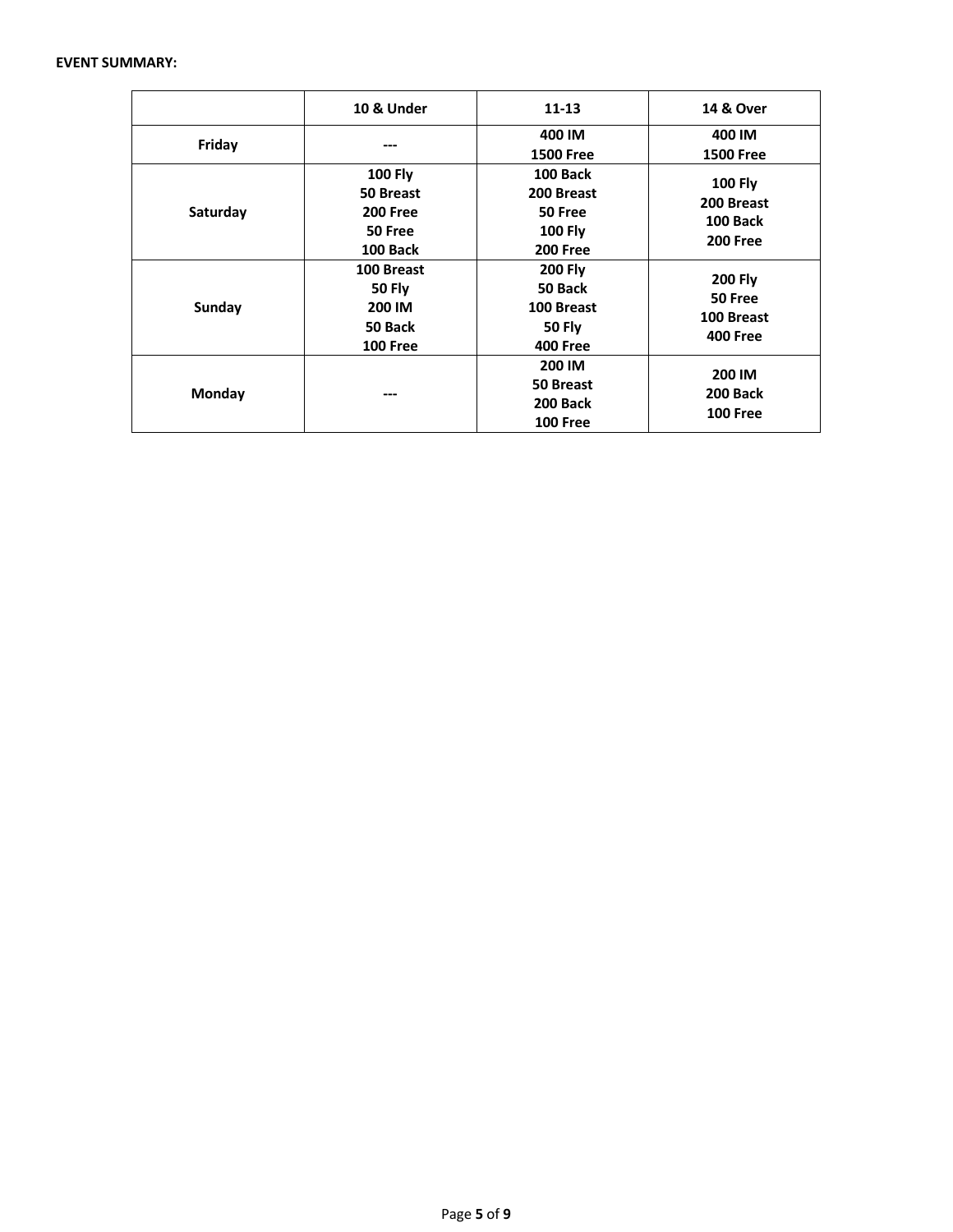# **ORDER OF EVENTS:**

| Friday, May 28                              |                     |                  |                   |                  |                  |                   |  |                    |                  |  |
|---------------------------------------------|---------------------|------------------|-------------------|------------------|------------------|-------------------|--|--------------------|------------------|--|
| Distance Events: 11 & Overs                 |                     |                  |                   |                  |                  |                   |  |                    |                  |  |
| <b>GIRLS</b><br><b>BOYS</b><br><b>EVENT</b> |                     |                  |                   |                  |                  |                   |  |                    |                  |  |
| #                                           |                     | #                |                   |                  |                  |                   |  |                    |                  |  |
| $\mathbf{1}$                                | 11 & Over 400 IM    | 2                |                   |                  |                  |                   |  |                    |                  |  |
| 3                                           | 11 & Over 1500 Free | 4                |                   |                  |                  |                   |  |                    |                  |  |
|                                             |                     |                  |                   |                  |                  |                   |  |                    |                  |  |
|                                             |                     |                  |                   | Saturday, May 29 |                  |                   |  |                    |                  |  |
| 14 & Overs                                  |                     |                  |                   | $11 - 13$ Years  |                  | 10 & Unders       |  |                    |                  |  |
| <b>GIRLS</b><br>#                           | <b>EVENT</b>        | <b>BOYS</b><br># | <b>GIRLS</b><br># | <b>EVENT</b>     | <b>BOYS</b><br># | <b>GIRLS</b><br># |  | <b>EVENT</b>       | <b>BOYS</b><br># |  |
| 5                                           | 14 & Over 100 FLY   | 6                | 13                | 11-13 100 BK     | 14               | 23                |  | 10 & Under 100 FLY | 24               |  |
| $\overline{7}$                              | 14 & Over 200 BR    | $\,8\,$          | 15                | 11-13 200 BR     | 16               | 25                |  | 10 & Under 50 BR   | 26               |  |
| 9                                           | 14 & Over 100 BK    | 10               | 17                | 11-13 50 FR      | 18               | 27                |  | 10 & Under 200 FR  | 28               |  |
| 11                                          | 14 & Over 200 FR    | 12               | 19                | 11-13 100 FLY    | 20               | 29                |  | 10 & Under 50 FR   | 30               |  |
|                                             |                     |                  | 21                | 11-13 200 FR     | 22               | 31                |  | 10 & Under 100 BK  | 32               |  |
|                                             |                     |                  |                   |                  |                  |                   |  |                    |                  |  |
|                                             |                     |                  |                   | Sunday, May 30   |                  |                   |  |                    |                  |  |
| 14 & Overs                                  |                     |                  |                   |                  |                  | 10 & Unders       |  |                    |                  |  |
|                                             |                     |                  |                   | $11 - 13$ Years  |                  |                   |  |                    |                  |  |
| <b>GIRLS</b><br>#                           | <b>EVENT</b>        | <b>BOYS</b><br># | <b>GIRLS</b><br># | <b>EVENT</b>     | <b>BOYS</b><br># | <b>GIRLS</b><br># |  | <b>EVENT</b>       | <b>BOYS</b><br># |  |
| 33                                          | 14 & Over 200 FLY   | 34               | 41                | 11-13 200 FLY    | 42               | 51                |  | 10 & Under 100 BR  | 52               |  |
| 35                                          | 14 & Over 50 FR     | 36               | 43                | 11 & 12 50 BK    | 44               | 53                |  | 10 & Under 50 FLY  | 54               |  |
| 37                                          | 14 & Over 100 BR    | 38               | 45                | 11-13 100 BR     | 46               | 55                |  | 10 & Under 200 IM  | 56               |  |
| 39                                          | 14 & Over 400 FR    | 40               | 47                | 11 & 12 50 FLY   | 48               | 57                |  | 10 & Under 50 BK   | 58               |  |
|                                             |                     |                  | 49                | 11-13 400 FR     | 50               | 59                |  | 10 & Under 100 FR  | 60               |  |
|                                             |                     |                  |                   |                  |                  |                   |  |                    |                  |  |
|                                             |                     |                  | Monday, May 31    |                  |                  |                   |  |                    |                  |  |
|                                             | 14 & Overs          |                  |                   | $11 - 13$ Years  |                  |                   |  |                    |                  |  |
| <b>GIRLS</b>                                |                     | <b>BOYS</b>      | <b>GIRLS</b>      |                  | <b>BOYS</b>      |                   |  |                    |                  |  |
| #                                           | <b>EVENT</b>        | #                | #                 | <b>EVENT</b>     | #                |                   |  |                    |                  |  |
| 61                                          | 14 & Over 200 IM    | 62               | 67                | 11-13 200 IM     | 68               |                   |  |                    |                  |  |
| 63                                          | 14 & Over 200 BK    | 64               | 69                | 11 & 12 50 BR    | 70               |                   |  |                    |                  |  |
| 65                                          | 14 & Over 100 FR    | 66               | 71                | 11-13 200 BK     | 72               |                   |  |                    |                  |  |
|                                             |                     |                  | 73                | 11-13 100 FR     | 74               |                   |  |                    |                  |  |

## **Special rules:**

- Athletes aged 11 and over may enter as many events as they wish but shall check in for and compete in no more than 2 events on Friday and 3 events on Saturday, Sunday, and Monday for a maximum of 10 events total. Athletes aged 10 and younger may compete in up to 4 events on Saturday and Sunday for a maximum of 8 events total.
- Events 1 & 2 and 3 & 4 will be swum combined 11 & over, but will be scored 11-13 and 14 & over.
- The 1500m freestyle will be swum fastest to slowest, alternating women and men. Athletes must provide their own timers and lap counters.
- The 400m freestyle will be swum fastest to slowest, alternating women and men.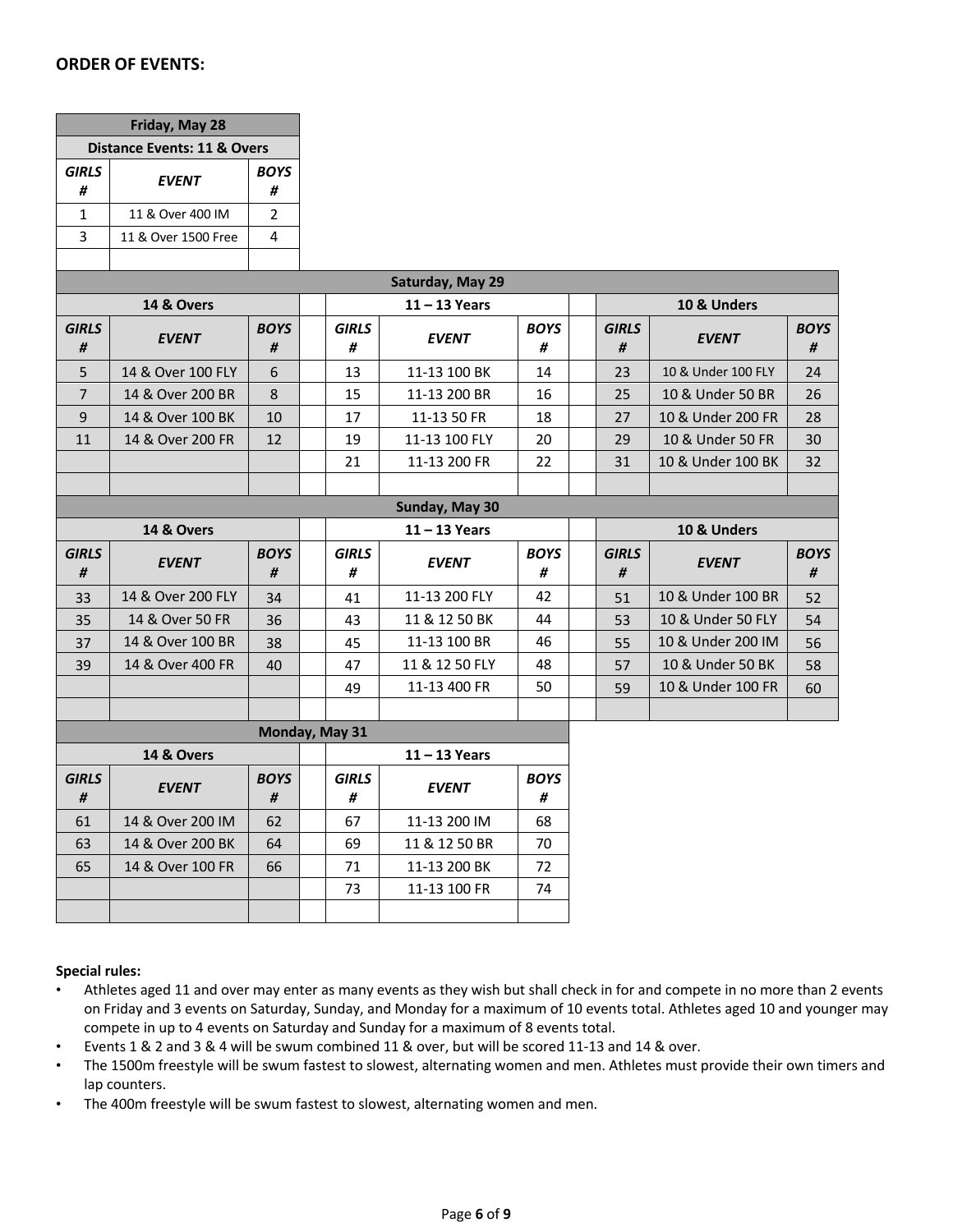## **NOTE ADDITIONAL COVID-19 SPECIFIC RULES AND INFORMATION**

# **COVID-19 "PREPAREDNESS AND SAFETY PLAN"**

- Screenings must be conducted each day of the meet.
- All athletes, coaches, officials, volunteers and any person permitted entrance into the indoor areas of the facility are subject to the positive test protocols in the Nevada Governor's Guidance for Adult and Youth Sports, including quarantining, notification of meet personnel of COVID symptoms.
- By attending the meet all athletes, coaches, officials, volunteers and any person permitted entrance into the indoor areas of the facility agree to cooperate with a Local Health Authorities on contact tracing.
- Signage outlining safety protocols will be posted at venue entrances.
- Cleaning and disinfection of meet facilities will conform to the Nevada Governor's Guidance for Adult and Youth Sports.

## **GENERAL**

- Athletes must wear masks inside the pool facility unless actively preparing to compete or competing.
- Athletes must leave towels, parkas, slippers, etc. in the designated area when preparing to compete.
- The COVID-19 USA Swimming waiver included with registration must be signed.
- Unless allowed by Carson City, facility capacity guidelines, no spectators are allowed on deck during the meet.
- Families may sit distanced by 6 feet or more from other families outside of the pool fence on or in their vehicles. Athletes will return to the family area between events. (monitored by a Meet Marshall).
- Staff, officials, volunteers and athletes must wear a mask when inside the facility.
- Hand sanitizer will be available around the facility.
- Starting blocks will be sanitized before and after each session.
- Bathroom facilities are available but are limited to short visits, showering and changing are not allowed.
- SHOWERS ARE NOT AVAILABLE. COME AND LEAVE WITH YOUR SUIT ON.
- DECK CHANGING IS PROHIBITED!
- Parents who wish to watch their children swim live may volunteer to fill timer seats provided they meet the testing requirements of the Governor's Directive, timing seats are organized by their team staff.
- The path competitors must follow will be marked on the pool deck.
- Location of stations such as timer, coach, officials, and spectators if allowed, will be marked on the pool deck.
- Athletes should not congregate at the end of the lane or in the lane. Athletes should continue to swim and avoid talking when in the pool during warmups.

**HEAT AND LANE ASSIGNMENTS AND RESULTS**: Will not be posted at the meet (to reduce crowding) but will be published on the Carson Tigersharks' website at https://www.teamunify.com/Home.jsp?team=pcct, on the MEET MOBILE App, and given to club coaches.

## **MEET SETUP**

- The indoor pool will be used for competition only and general warm up before the start of the meet.
- The outdoor pool will be used for warm up and warm down during the competition. Swimmers will be required to follow social distancing requirements and to wear masks when not in the water.
- Athletes will have a specific route to walk to swim blocks before their heats and move away from blocks after their race to maintain distancing.
- All events 100m and over will start and finish at the South end of the pool. All 50m events will start at the South end and finish at the North end of the pool.

# **MEET STAFF AND VOLUNTEERS ON DECK**

- Each lane will have 2 timers, wearing masks per COVID guidelines.
- Timers chairs are set back 8 feet from the starting end of the pool to maintain 6-foot distance from active athletes.
- Timers to remain seated at all times except to time at the end of the race.
- Starter with microphone is positioned at the south side of the pool.
- Colorado and Computer System Operator seated 6 foot distanced on the South-east side of the pool.
- Meet Marshalls positioned near the doors to the park to monitor entry and exit into the pool area.
- Stroke and turn officials wearing masks are positioned by the Meet Referee.
- Tables for 2 coaches per team, 6 feet distanced, and wearing masks are positioned on the East and West sides of the pool.
- Announcer is positioned at the South-east side of the pool with a speaker facing both inside the facility, and outside the pool into the park.
- Meet Referee may be positioned at the South side of the pool or the North side of the pool.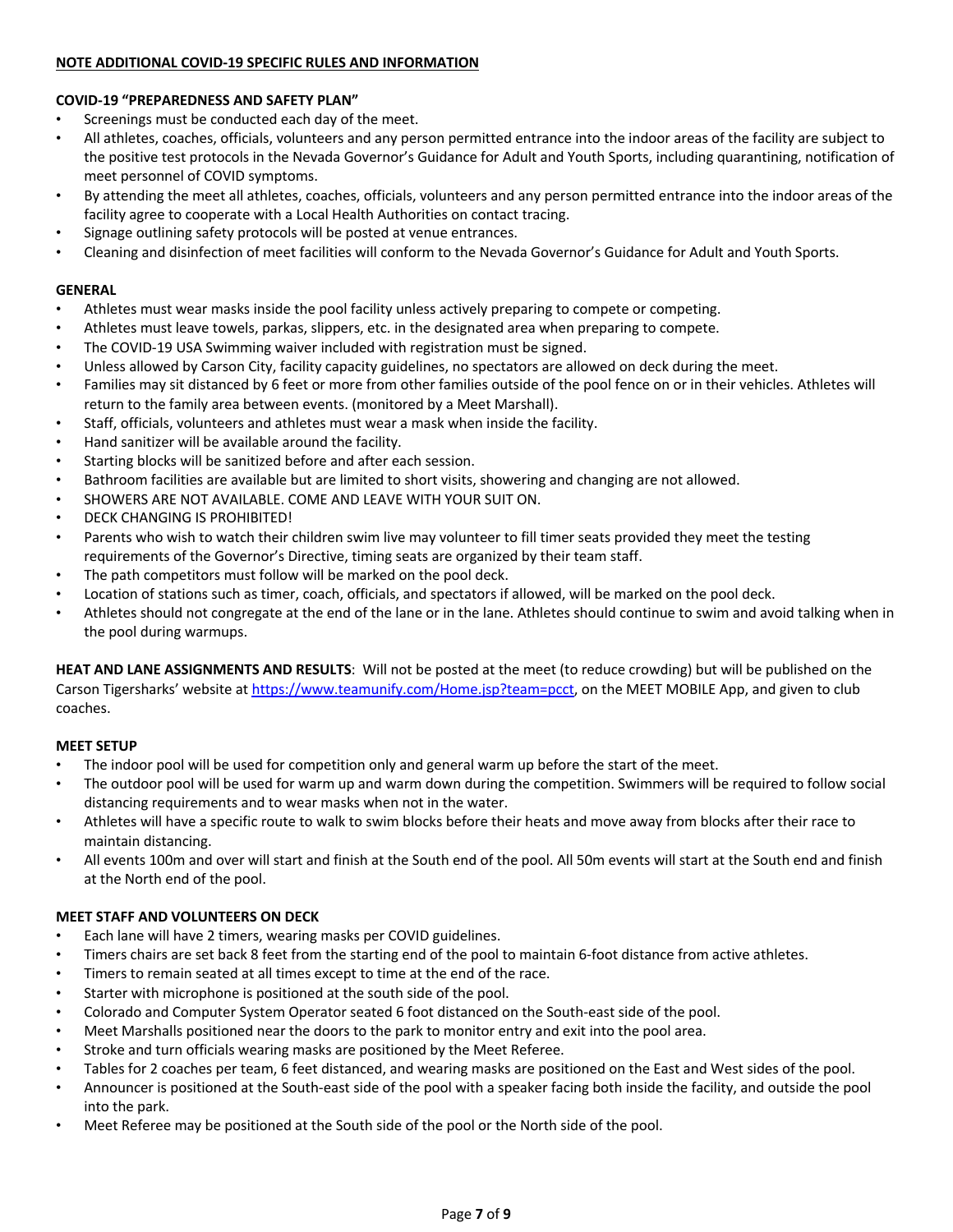## **ATHLETE FLOW DURING MEET**

- Athletes and spectators camp in the park outside the East doors of the facility. Coach sends athlete to their assigned lane 1 heat prior to the start of their heat.
- Athlete arrives at lane, steps on blocks when signaled, and completes a flyover start with the previous swimmer in the water, exiting after the previous swimmer has departed the block into the water (as usual).
- After the athlete's heat, athlete proceeds west to discuss event with the Coach if appropriate.
- Coaches discuss race with athlete, and ensure athlete proceeds outside the fence or to warm down lanes as appropriate.

## **SCREENING**

- Athletes (and all persons entering the inside of the meet facility if permitted to enter by the Meet Director) will be screened for COVID-19 by Carson Aquatic Facility staff or a Meet Marshall, based on Nevada and the Carson City regulations prior to entering the pool deck for warmups. They should notify the screener or a coach if they are experiencing any of the following symptoms:
	- o Cough
	- o Shortness of breath
	- o Known contact with someone with COVID-19
	- o A temperature of over 100 degrees F.